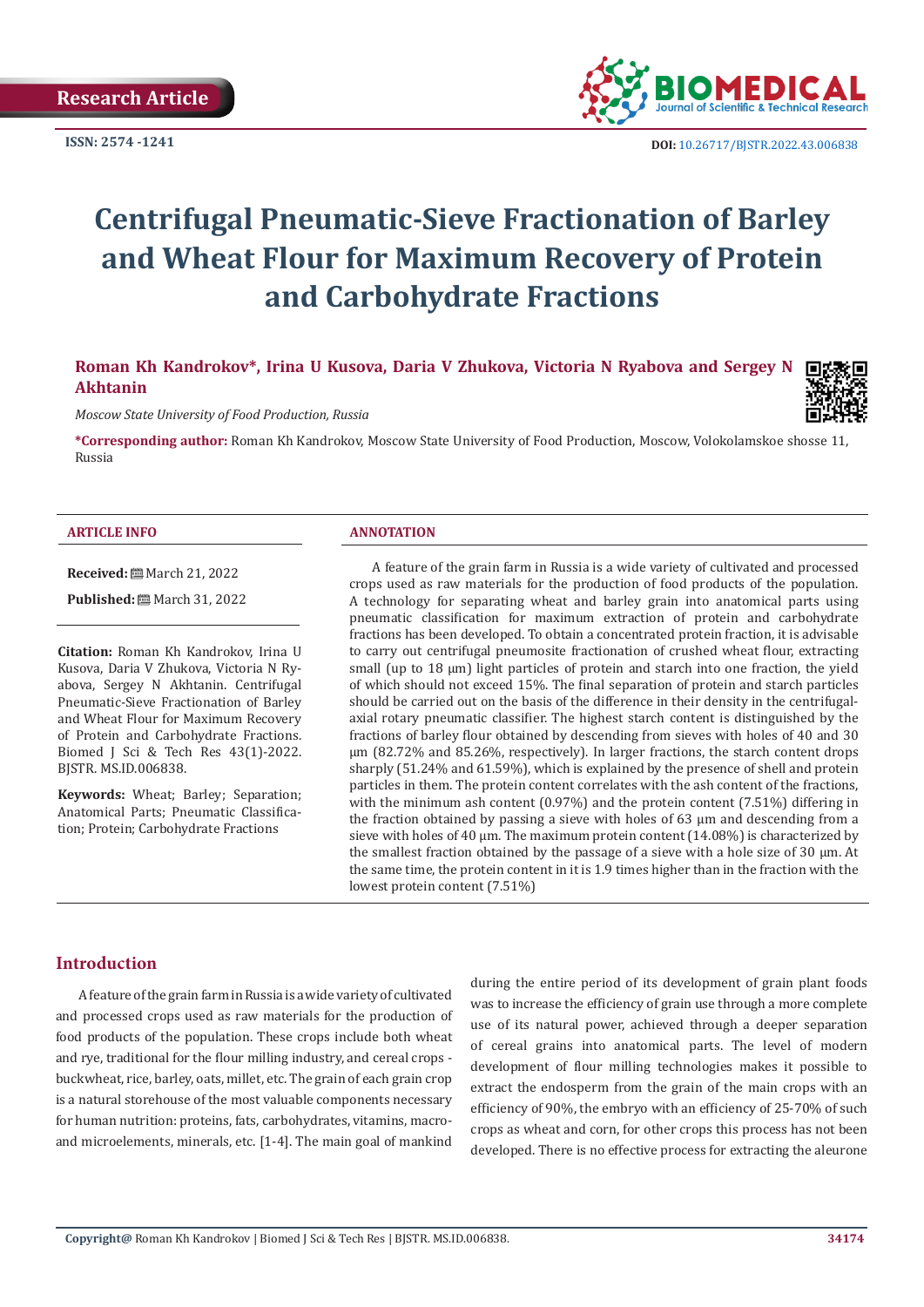layer from the grains of the crops in question. Although the high value of the protein of this layer is known, it remains inaccessible to human nutrition due to its dense packaging in the fiber layer. Developments have not been completed and therefore there are practically no domestic technologies for extracting protein and starch by the "dry" method from the endosperm of grains of all crops [5-7].

The creation of modern technologies that allow the isolation of individual anatomical parts (endosperm, embryo, aleurone layer, shells) from the grain with the further production of components with a concentrated content of chemical elements (protein, fat, starch, minerals, etc.) from them is the basis of the progressive concept of flour milling production. At the same time, it is necessary to develop technologies for obtaining flour from various crops of a wide range of targeted purposes at the request of consumers, healthy food products. The relevance of the production of such types of flour was due to the high nutritional value of these cereals, their taste and nutritional advantages [8-9]. As a result of solving the problem of effective separation of cereal grains into anatomical parts and their subsequent separation into protein and carbohydrate fractions - flour concentrates, the raw material base of bakery, confectionery, pasta, food concentrate, meat, dairy, canning production will be significantly expanded. For example, barley flour is characterized by a low content of fat, resistant to storage, amino acid composition, not balanced in lysine and threonine, contains mucus that improve the functioning of the gastrointestinal tract. A feature of barley flour is a large amount of polysaccharide (-glucan, which has a cholesterol-lowering effect. Barley flour contains a lot of calcium, phosphorus and iodine [10-12]. The problem is relevant because one of the ways to reduce protein deficiency, improve the quality of nutrition and, as a result, improve human health is to create food products enriched with vegetable protein. Due to their functional features, proteins not only increase the biological value, but also significantly improve the quality of food products, give them dietary and medicinal properties [10-12]. The aim of our research is to develop a technology for separating wheat and barley flour into anatomical parts using pneumatic classification for maximum extraction of protein and carbohydrate fractions.

# **Objects and Methods of Research**

For research, commercial batches of barley and wheat grains were used. Peeling of the original barley grain was carried out on a laboratory peeler of the ZSHN type with a capacity of up to 100 kg / h with a speed of 1500 per minute. The peeled grain was

crushed in a laboratory rotary shredder with a passage deck with a hole size of 0.5 mm The circumferential velocity of the grinding rotor was 90 m / s. The crushed product was sifted in a laboratory sieve with an oscillation radius of  $R = 50$  mm and an oscillation frequency of n = 200 rpm on sieves with a hole size of 100, 63, 40 and 30 μm. Centrifugal pneumatic-sieve classification was carried out on a laboratory rotary classifier with a speed of up to 4000 revolutions per minute. The rotary pneumatic classifier consists of the following main parts: a hopper, a vibrating feeder, an apparatus, boxes for collecting products, a filter with a box, a fan and material pipelines. All components of the laboratory unit are combined into three units: a power supply unit consisting of a hopper and a vibrating feeder; apparatus unit, including apparatus and boxes for collecting products; pneumatic transport unit, which includes a fan, filter and material ducts. The frequency of rotation of the rotor was regulated using a frequency regulator. In the process of centrifugal pneumosite vibration separation, the starting product is low-ash light barley and wheat flour, and the components are starch and protein particles, mainly extracted into high-protein or starchy fractions.

# **Results of the Study**

At the first stage of research, modeling of barley grain grinding was carried out according to the developed technological scheme. The scheme includes 5 consecutive stages of peeling barley grain and sorting of peeler sediments. For five passes through the peeler, flower films, fruit and seed membranes, the aleurone layer and the embryo were removed. The yield of peeled barley grain was 65.5%. The braned peeling products were sieved on a sieve with a cell size of 0.8 mm to remove the abrasive particles of the flower films. In the future, it is advisable to grind them to 200-150 μm for use as a food additive in the form of a source of macro- and microelements and components of dietary fiber. The moisture content of barley grain after peeling was 13.2%. In the second stage of research, the peeled barley grain was crushed in a laboratory rotary grinder. The descent from the sieve with a hole size of 100 μm was re-crushed, and then re-sieved on sieves of 100, 63, 40 and 30 μm. As a result of sieving, five fractions of barley flour were obtained. In these fractions, as well as in peeling products, in the grain after purification and in the peeled grain, the protein, starch and fat content was determined. Table 1 shows the fractional composition and protein content in the peeling products of barley grain. As a result of grinding barley grain according to the developed technological scheme, products with the following characteristics were obtained. The grain grinding balance is shown in Table 2.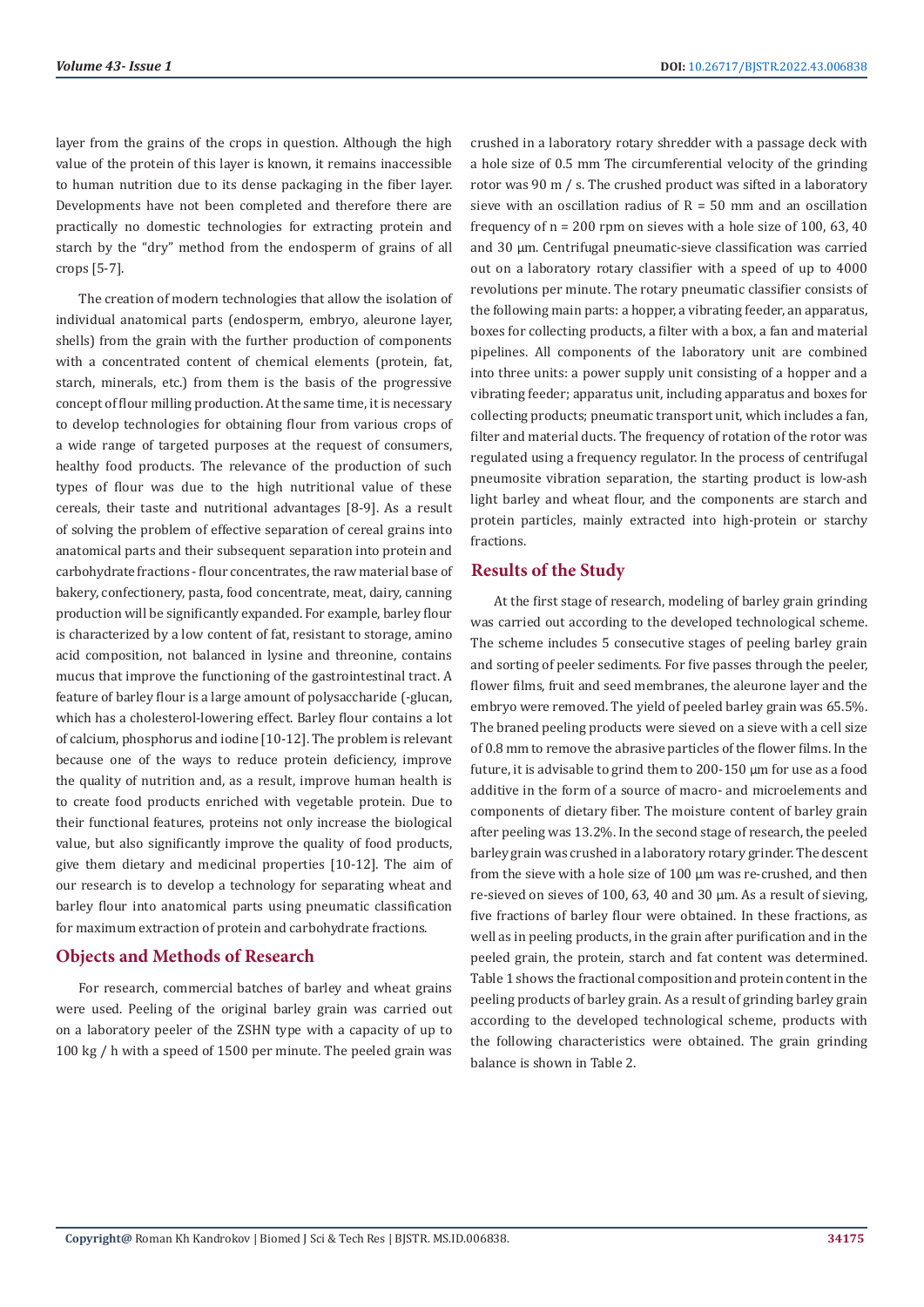| No $P/P$                                    | <b>Fraction</b> | Yield, % From Ref. Grain | Protein Content, % |  |  |  |  |
|---------------------------------------------|-----------------|--------------------------|--------------------|--|--|--|--|
| 560-40 µm Series 1 Derailment Fractionation |                 |                          |                    |  |  |  |  |
| $\mathbf{1}$                                | Descent 560     | 11,38                    | 13,9               |  |  |  |  |
| 2                                           | Descent 250     | 0,23                     | 23,0               |  |  |  |  |
| 3                                           | Descent 140     | 2,66                     | 22,6               |  |  |  |  |
| $\overline{4}$                              | Descent 90      | 2,32                     | 24,7               |  |  |  |  |
| 5                                           | Descent 40      | 0,56                     | 23,5               |  |  |  |  |
| 6                                           | Pass 40         | 0,16                     | 22,8               |  |  |  |  |
| 560-40 µm Series 2 Derailment Fractionation |                 |                          |                    |  |  |  |  |
| $\mathbf{1}$                                | Descent 560     | 11,38                    | 13,90              |  |  |  |  |
| $\overline{2}$                              | Descent 250     | 6,56                     | 14,19              |  |  |  |  |
| 3                                           | Descent 140     | 1,81                     | 16,47              |  |  |  |  |
| 4                                           | Descent 90      | 2,68                     | 14,05              |  |  |  |  |
| 5                                           | Descent 40      | 0,26                     | 15,19              |  |  |  |  |
| 6                                           | Pass 40         | 0,07                     | 17,41              |  |  |  |  |

|  |  | Table 1: Fractional composition and protein content in peeling products of barley grain. |
|--|--|------------------------------------------------------------------------------------------|
|  |  |                                                                                          |

**Table 2:** Yield of fractions of barley flour and its chemical composition.

| Name of the                                     |                  |               | Content, % P.V. | Yield, % |                                |                        |
|-------------------------------------------------|------------------|---------------|-----------------|----------|--------------------------------|------------------------|
| <b>Fraction (Size of</b><br><b>Sieve Holes)</b> | Золь-Value, $\%$ | <b>Starch</b> | Squirrel        | Fat      | To the Peeling-To<br>the Grain | <b>To Peeled Grain</b> |
| Groceries<br>Peeling<br>(Pass syed 08):         |                  |               |                 |          |                                |                        |
| 3-4 pass                                        | 6,69             | 25,46         | 16,31           | 7,4      | --                             | 2,51                   |
| 5 skips                                         | 5,88             | 31,02         | 16,56           | 7,1      | $-$                            | 1,67                   |
| $6-10$ pass                                     | 4,49             | 46,60         | 15,51           | 5,6      | --                             | 5,47                   |
| Flour:                                          |                  |               |                 |          |                                |                        |
| Descent 100 µm                                  | 2,82             | 51,24         | 12,06           | 2,4      | 14,26                          | 9,35                   |
| descent 63 µm                                   | 1,52             | 61,59         | 10,86           | 2,1      | 12,55                          | 8,23                   |
| descent 40 µm                                   | 0,97             | 82,72         | 7,51            | 1,0      | 44,93                          | 29,43                  |
| descent 30 µm                                   | 1,18             | 85,26         | 9,85            | 0,8      | 26,71                          | 17,49                  |
| $30 \mu m$                                      | 1,52             | --            | 14,08           | --       | 1,55                           | 1,01                   |
| peeled grain                                    | 1,34             | 77,05         | 8,92            | 1,4      | 100                            | 65,51                  |
| refined grain                                   | 2,65             | 50,12         | 9,78            | 1,9      | --                             | 100                    |

Table 2 shows that the fractions of barley flour of different sizes differ in protein, starch and fat content. The highest starch content is distinguished by fractions obtained with a sieve with holes of 40 and 30 μm (82.72% and 85.26%, respectively). In larger fractions, the starch content drops sharply (51.24% and 61.59%), which is explained by the presence of shell and protein particles in them. The presence of shells and protein is also reflected in the increase in the ash content of these fractions. The protein content correlates with the ash content of the fractions, with the minimum ash content (0.97%) and the protein content (7.51%) differing in the fraction obtained by passing a sieve with holes of 63 μm and descending from a sieve with holes of 40 μm. The maximum protein content (14.08%) is characterized by the smallest fraction obtained by the passage of a sieve with a hole size of 30 μm. At the same time, the

protein content in it is 1.9 times higher than in the fraction with the lowest protein content (7.51%). The fat content decreases with a decrease in the size of the fractions. The largest fraction contains 3 times more fat (2.4%) than the fraction obtained by the descent of a sieve with holes of 30 μm (0.8%). This can be explained by the uneven distribution in the fractions of particles of the embryo rich in fat. The embryo is more plastic than the endosperm and therefore is less susceptible to grinding. As a result, the particles of the embryo mainly fall into larger fractions. This, in part, explains the relatively high protein content (12.06%) in the fraction obtained from the sieve with holes of 100 μm. This fraction also includes particles of the aleurone layer, the cells of which are characterized by a high protein content.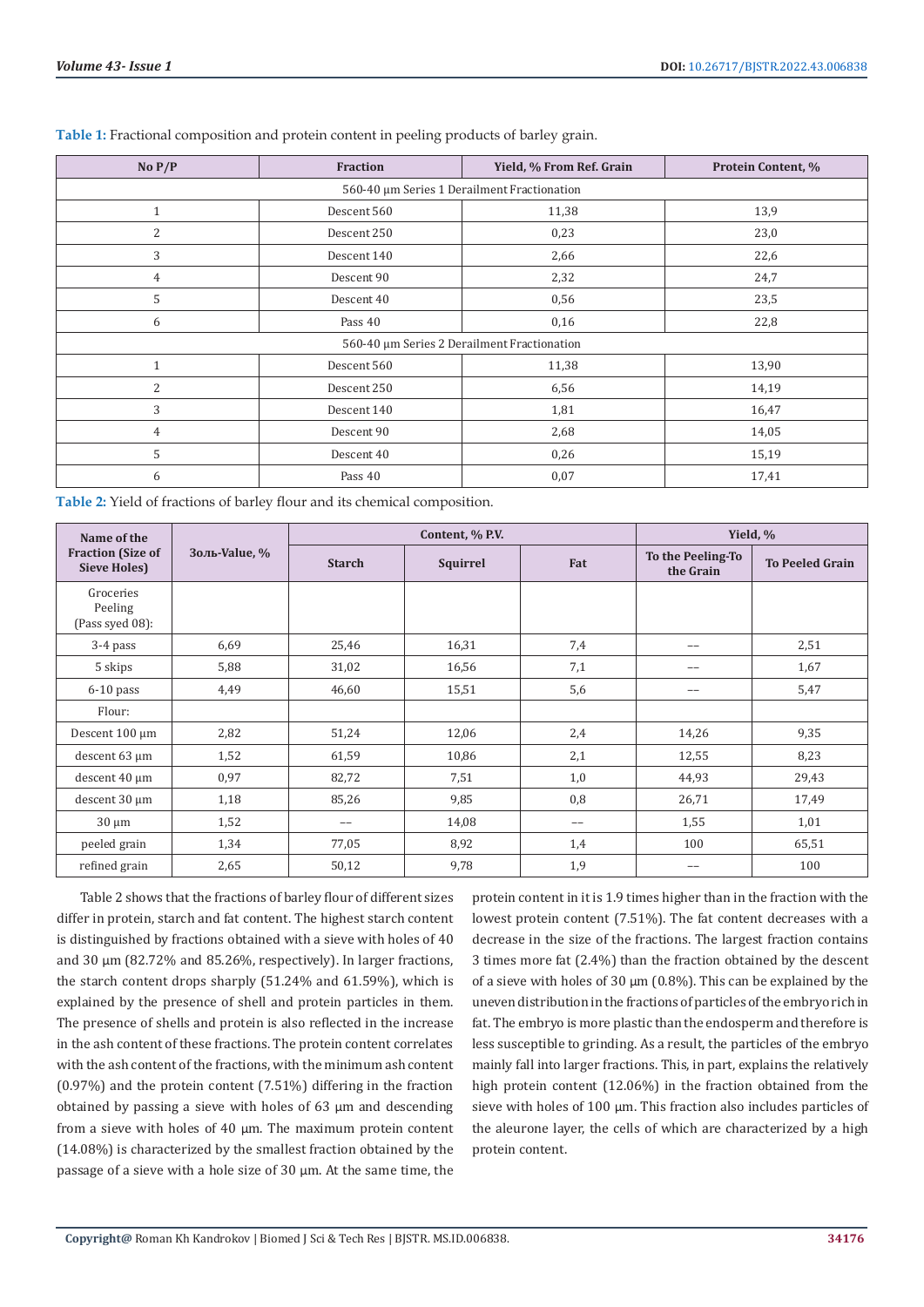At the third stage of research, centrifugal pneumosite fractionation of barley flour was carried out to isolate starchy, protein and lipid fractions. As a result of modeling the production of carbohydrate components of barley grain by shock grinding and sieve classification, a starchy fraction of barley flour was obtained (sieve convergence with a hole size of 40 μm and 30 μm) with a starch content of 83.7%, which is 6.7% higher than in peeled grain, and 1.67 times higher than in grain after purification. The yield of this fraction was 71.64% to the peeled grain and 46.92% to the grain after purification. At the fourth stage of research, centrifugal pneumosite fractionation of barley flour was carried out to isolate starchy, protein and lipid fractions the basis of the developed method of extracting protein from wheat flour by the "dry" method is the destruction of the protein matrix and the production of its starch-free particles. These particles have dimensions in the range of 0-18 μm. Small (2-9 μm) and medium (10-18 μm) starch grains have the same sizes. Large starch grains have a size of more than 18 μm [8]. As a result of this destruction, it becomes possible to isolate barley protein particles in the process of pneumatic classification,

as lighter and smaller.

In standard wheat flour, small particles of protein are relatively small Table 3. This flour is obtained by the roll method of grinding on flour rolling rolls with a diameter of 250 mm, with an intervalian clearance of 10-20 μm and a ratio of 1: 1.25 speeds of fastrotating and slow-rotating rollers. The roughness of the grinding rollers is 2.5-4.0 μm. It is possible to increase the concentration of free small protein particles by grinding standard flour by the impact-abrasion method in disintegrators, by the impact method in the entoleitors or by the roll method in roller machines. The effectiveness of the impact-abrasion method. Table 3 presents data on the granulometric composition of the initial (control) sample of wheat flour of the highest grade and samples of flour crushed on an experimental disintegration machine to varying degrees of dispersion. This degree of dispersion was characterized by the specific surface area of the sample, determined on the PSKh-4 device. Table 4 presents the data of experimental studies on the specific surface of 10 fractions of wheat flour of different sizes.

**Table 3:** Granulometric composition and specific surface area of samples of starting and crushed wheat flour.

|                | Flour Fractions Characterized by Particle Size, μm |      |     |     |     |     |     |      | <b>Specific Surface</b> |      |      |                                                      |
|----------------|----------------------------------------------------|------|-----|-----|-----|-----|-----|------|-------------------------|------|------|------------------------------------------------------|
| Sample No.     | 125                                                | 100  | 80  | 70  | 60  | 50  | 40  | 30   | 20                      | 10   | < 10 | <b>Area of The</b><br>Sample, $\text{cm}^2/\text{g}$ |
| Contralny      | 3,0                                                | 52,8 | 4,4 | 0,9 | 2,7 | 3,6 | 6,3 | 7,2  | 8,1                     | 8,1  | 2,8  | 2220                                                 |
|                | 3.0                                                | 31,8 | 2,7 | 4,1 | 2,7 | 5,5 | 5,5 | 8,1  | 12,3                    | 17,5 | 6,8  | 2570                                                 |
| 2              | 3,0                                                | 20,3 | 4,5 | 3,1 | 7,6 | 4,5 | 9,0 | 9,0  | 13,6                    | 18,0 | 7,6  | 2280                                                 |
| 3              | 1,5                                                | 20,9 | 6,4 | 4,8 | 6,4 | 6,4 | 9,4 | 9,4  | 14,3                    | 12,7 | 8,0  | 2670                                                 |
| $\overline{4}$ | 1,5                                                | 19,1 | 3,2 | 3,2 | 4,9 | 6,5 | 8,1 | 12,4 | 14,6                    | 19,4 | 8,1  | 2670                                                 |

| Table 4: Specific surface area of wheat flour fractions. |  |
|----------------------------------------------------------|--|
|----------------------------------------------------------|--|

| <b>Flour Fractions Characterized by</b><br>Particle Size, µm | Fraction yield, % | Specific Surface of the Fraction,<br>$\text{cm}^2/\text{g}$ | <b>Weighted Average Particles of</b><br>Total Specific Surface Area, cm <sup>2</sup> /g |
|--------------------------------------------------------------|-------------------|-------------------------------------------------------------|-----------------------------------------------------------------------------------------|
| <10                                                          | 2,5               | 14100                                                       | 353                                                                                     |
| 10                                                           | 1,9               | 7080                                                        | 135                                                                                     |
| 15                                                           | 8,7               | 4730                                                        | 412                                                                                     |
| 20                                                           | 12,8              | 3670                                                        | 470                                                                                     |
| 30                                                           | 11,6              | 2510                                                        | 291                                                                                     |
| 40                                                           | 2,8               | 2000                                                        | 56                                                                                      |
| 50                                                           | 24,9              | 1690                                                        | 421                                                                                     |
| 63                                                           | 12,8              | 1440                                                        | 184                                                                                     |
| 80                                                           | 11,2              | 1240                                                        | 139                                                                                     |
| 100                                                          | 8,2               | 1100                                                        | 9,0                                                                                     |
| 125                                                          | 2,0               | 980                                                         | 19,6                                                                                    |
| 140                                                          | 0,6               | 920                                                         | 5,5                                                                                     |
| All the torment                                              | 100               | 2560                                                        | 387                                                                                     |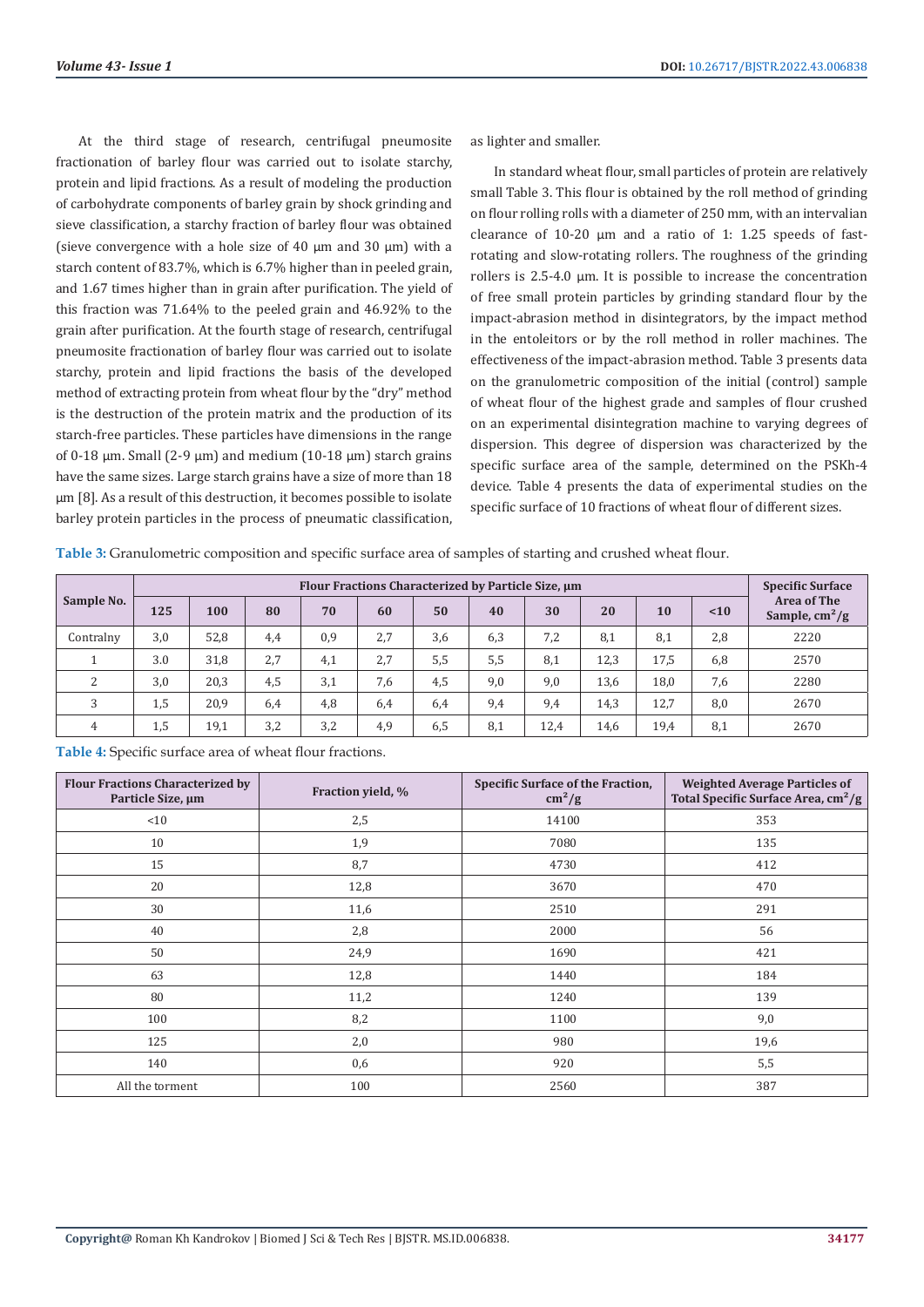At the final stage, the study of the process of centrifugal pneumosite separation of wheat flour was carried out in two versions. In the developed technology for the production of wheat protein concentrates, this process can be used in one of these variants. In the first version, in this process, it is proposed to obtain such a fraction of free protein particles in which its content in accordance with the task should be 1.5-2.0 times greater than in the original wheat flour. In the second embodiment, it is first intended to obtain a fraction into which all free protein particles are extracted, together with small starch grains, and then divide them into fractions with the greatest possible efficiency of protein extraction into one of these fractions on a centrifugal-axial rotary pneumatic classifier. They were carried out at the pilot plant of centrifugal pneumosite separation of flour, dunst and cereal mixtures. In the experiments, the following parameters of the pilot installation were adopted: the diameter of the body is 200 mm, the diameters of the screen and the mesh cylinder are 200 and 150 mm, respectively. The first series of experiments was conducted to determine the effect of the size of the holes of the separating screen on the output and quality of the fractions. The sizes of the holes of the separating screen varied in the range of 118-315 μm. Metal-woven sieves were used as a separating screen. According to the results of the experiment, the size of the holes of 132 μm was adopted, which provides the yield of the passing fraction of 15% of the initial amount of native baking flour received for processing.

**Table 5:** Results of the study of centrifugal pneumosite separation of wheat and barley flour.

|                                                   |                              | Content Of Components in Fractions, %                | <b>Size of Separating Screen</b> |           |  |  |  |
|---------------------------------------------------|------------------------------|------------------------------------------------------|----------------------------------|-----------|--|--|--|
| <b>Naming Of Factions</b>                         | <b>Yield Of Fractions, %</b> | Protein                                              | <b>Starch</b>                    | Holes, µm |  |  |  |
|                                                   |                              | <b>Wheat Flour. First Series of Experiments</b>      |                                  |           |  |  |  |
| Original flour                                    | 100                          | 10,43                                                | 83,56                            |           |  |  |  |
| Large                                             | 92,1                         | 10,32                                                | 83,80                            |           |  |  |  |
| Small                                             | 3,3                          | 10,37                                                | 83,14                            | 132       |  |  |  |
| Easy                                              | 4,6                          | 10,60                                                | 82,68                            |           |  |  |  |
|                                                   |                              | <b>Wheat Flour. Second Series of Experiments</b>     |                                  |           |  |  |  |
| Original flour                                    | 100                          | 11,68                                                | 82,10                            |           |  |  |  |
| Large                                             | 86,5                         | 11,80                                                | 81,47                            | 132       |  |  |  |
| Small                                             | 6,3                          | 11,34                                                | 82,87                            |           |  |  |  |
| Easy                                              | 7,2                          | 11,76                                                | 81,62                            |           |  |  |  |
|                                                   |                              | <b>Barley Flour. The First Series of Experiments</b> |                                  |           |  |  |  |
| Original flour                                    | 100                          | 10,65                                                | 78,11                            |           |  |  |  |
| Large                                             | 90,7                         | 10,46                                                | 78,43                            | 132       |  |  |  |
| Small                                             | 4,1                          | 10,28                                                | 78,91                            |           |  |  |  |
| Easy                                              | 5,2                          | 11,81                                                | 77,15                            |           |  |  |  |
| <b>Barley Flour. Second Series of Experiments</b> |                              |                                                      |                                  |           |  |  |  |
| Original flour                                    | 100                          | 11,44                                                | 79,32                            |           |  |  |  |
| Large                                             | 85,5                         | 11,38                                                | 79,61                            | 132       |  |  |  |
| Small                                             | 6,7                          | 11, 21                                               | 79,84                            |           |  |  |  |
| Easy                                              | 7,8                          | 12,37                                                | 77,83                            |           |  |  |  |

The second series of experiments was carried out to determine the effect of air flow and the speed of the air mixture at the entrance to the sieve cylinder of the apparatus on the efficiency of the fractionation process. Based on the results of this series of experiments, an air mode was chosen, in which the amount of the light fraction does not exceed 8%, and the small fraction 7%. The summarized results of the two series of experiments are presented in Table 5. As can be seen from Table 5, regardless of the size of the flour fractions in wheat flour, the starch content is higher by 3-4%

than in the fractions of barley flour, and the protein content of the fractions of wheat and barley flour are practically comparable.

# **Findings**

**a)** To obtain a concentrated protein fraction, it is advisable to carry out centrifugal pneumosite fractionation of crushed wheat flour, extracting small (up to 18 μm) light particles of protein and starch into one fraction, the yield of which should not exceed 15%.